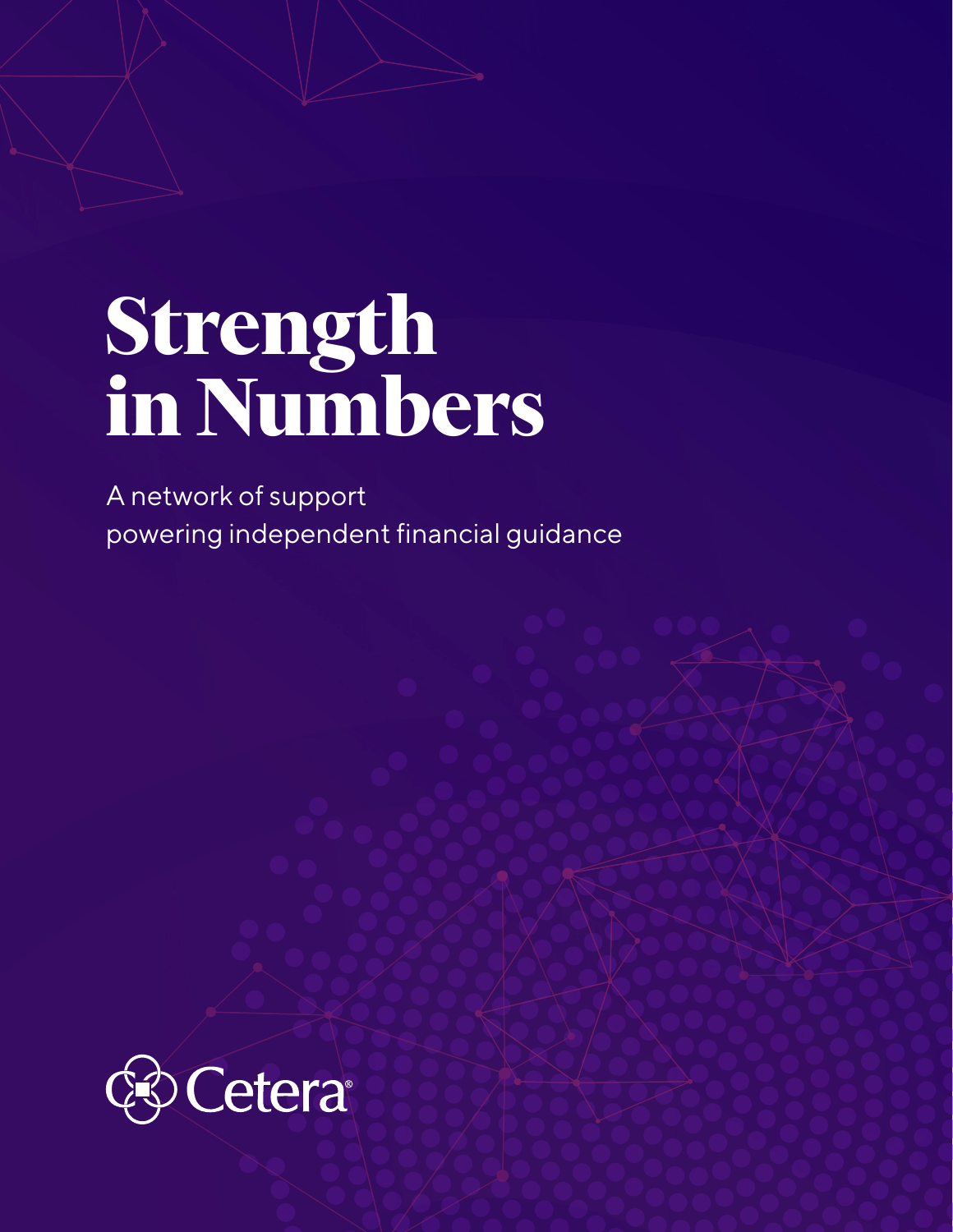# **We're the pros behind the pros.**

When you work with a Cetera financial professional, you receive more than personal service and independent financial guidance. You also benefit from the scale, resources, and insights of a national firm with a single purpose: to help financial professionals and their clients pursue greater financial well-being.

As one of the nation's leading wealth management firms, we work behind the scenes of our investment professionals and financial advisors to provide the infrastructure and tools they need.

#### **When your financial professional works with us, they gain:**

- **»** Access to a wide range of investment solutions to develop a financial strategy that fits your needs
- **»** Independent market research and insights
- **»** Advanced technology
- **»** Regulatory oversight to ensure your investments are monitored
- **»** Guidance and training from knowledgeable consultants

#### **EQUIPPED TO SERVE**

# **Financial professionals who work with us are supported by top-of-the-line services, tools, and resources.**

#### **Education and Training**

Regular educational opportunities and conferences keep our registered representatives up to date on the latest market trends, investing techniques, and products.

#### **Technology**

Our tools and platforms provide comprehensive services, including collaboration directly with you, display of your finances all in one place, and progress measured against your goals, as well as leading-edge cybersecurity and privacy protections.

#### **Advanced Planning Capabilities**

Forecasting tools and consulting teams give financial professionals at Cetera an edge in tailoring portfolio management and ongoing guidance to your individual goals and needs.

#### **Support for Retirement Plan Business**

When our financial professionals manage retirement plans for business owners, they're backed by specialized platforms, tools, and an in-house team of specialized consultants.

#### **Objective Research and Commentary**

You and your financial professional have access to independent economic insight, foresight, and perspective to help keep you on track toward pursuing greater financial well-being.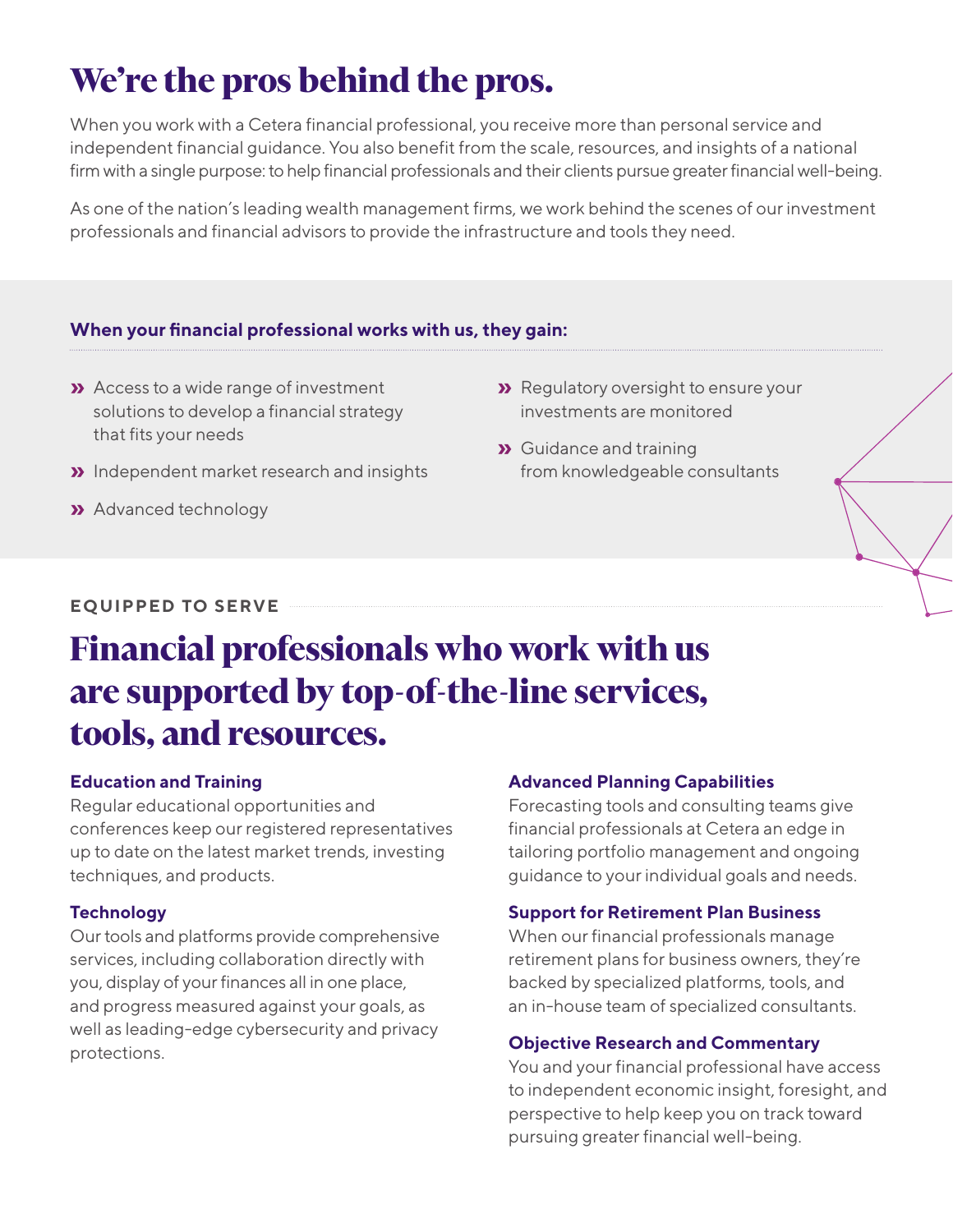# **We've served independent financial professionals for decades.**

Cetera was formally established in February 2010, but our full history stretches back to 1981. While names have changed over time, our commitment to independent financial guidance and personal connections hasn't.

#### **SAFE & SECURE**

# **Our professionals are protected—and so are you.**

Backed by our national infrastructure, Cetera financial professionals benefit from our stability and security. They have access to resources—including consultation, continuity planning, and capital to help them thrive through any circumstances.

#### **In addition to compliance oversight, your assets are protected with multiple layers of security:**

- **»** All broker-dealers are members of the Securities Investor Protection Corporation (SIPC) and the Financial Industry Regulatory Authority (FINRA).
- **»** Our financial professionals are registered in any states where they do business. They're also subject to credit checks and regular auditing to ensure they're compliant.

#### **YOUR NEEDS FIRST**

## **Independence frees our financial professionals to serve you.**

Because we don't hold our financial professionals to any sales quotas, they're able to make recommendations based on your goals, not on any corporate agenda.

**We provide guidance and recommendations** in the form of objective analysis by our in-house research team.

**You can invest with confidence** knowing your financial professional is informed by industry-leading market insights and has the autonomy to best meet your needs.